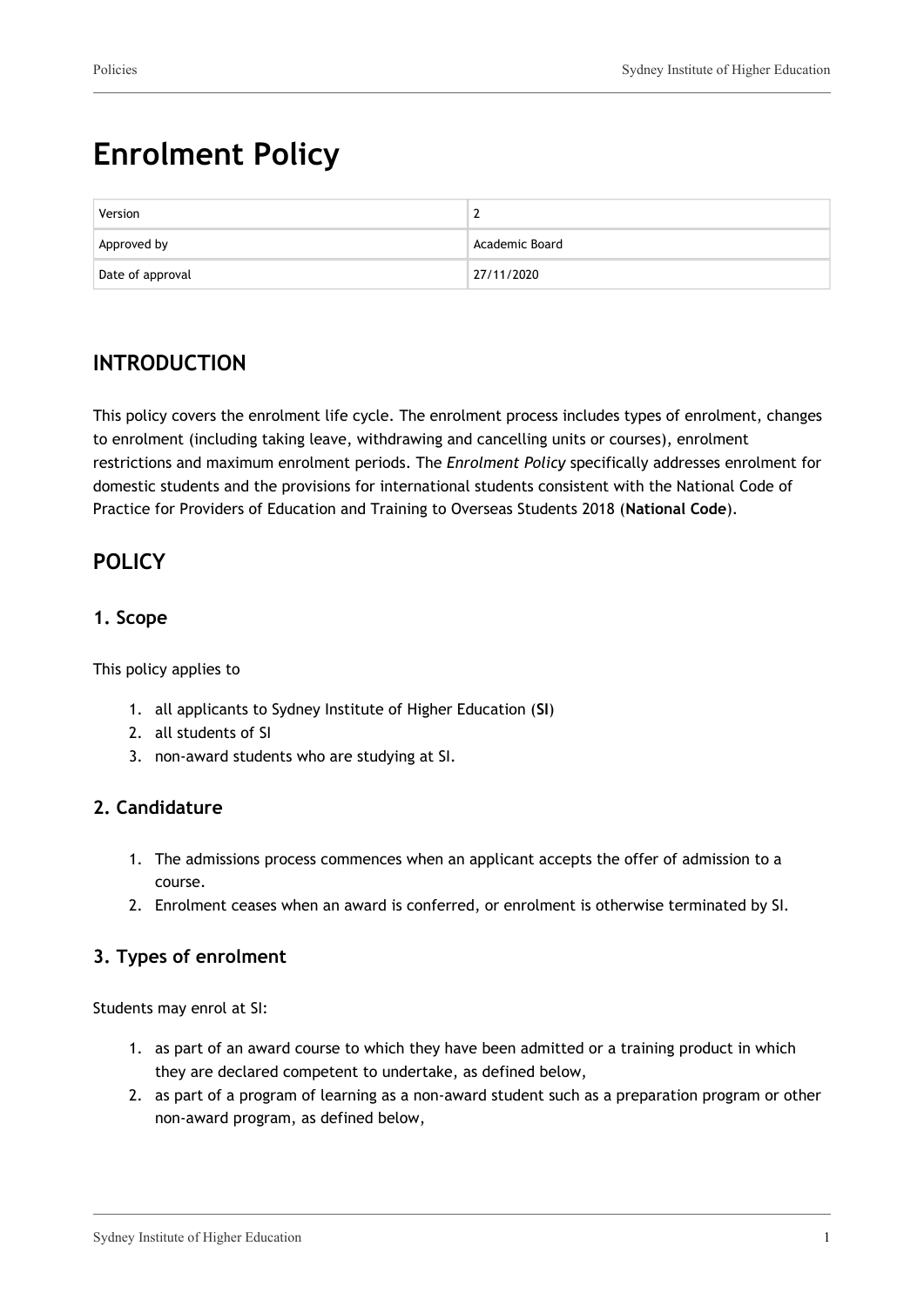#### **3.1 Award enrolment**

- 1. Higher Education (**HE**) Award Course This is an accredited HE course into which a student enrols and, subject to the successful completion of the requirements, graduates with a qualification recognised by the Australian Qualifications Framework (**AQF**).
- 2. Students enrolled in an award course must, for each term, enrol in units of study offered in their award course.
- 3. The enrolments must be consistent with the requirements of this policy and the course rules.

#### **3.2 Non-award enrolment**

- 1. Non-Award courses are accredited courses into which students enrol. They include Enabling, Bridging and other types of Non-Award Courses
- 2. Non-award students:
	- 1. must, for each term, enrol in units of study within the specific program
	- 2. must complete assessment tasks if the unit is to be recognised within the program,
	- 3. must meet any unit pre-requisites
	- 4. must meet specified course-level English language entry requirements (for international students).
- 3. A completed preparatory, bridging or similar program will allow the student to enrol in a formal award program according to the *Admissions Policy*.

#### **3.3 Non-Award single unit enrolment**

- 1. Non-award enrolment allows a student to enrol in one or more single units, whereby completion of the units does not count towards a qualification.
- 2. Non-award students:
	- 1. must, for each term, enrol in units of study
	- 2. must complete assessment tasks if the unit is to be recognised within an award at a later stage,
	- 3. do not need to satisfy course-level academic admission criteria
	- 4. must meet any unit pre-requisites
	- 5. must meet specified course-level English language entry requirements, where specified.
- 3. Units completed as non-award enrolments will not usually advantage a candidate in an application for admission even though completed units may be eligible for transfer as credit towards a qualification (where all other requirements are met).

#### **3.4 Conditional enrolment**

1. SI may make a Conditional Offer of enrolment to any student, where, at the time the students applies, the student is unable to provide satisfactory evidence that they meet the admission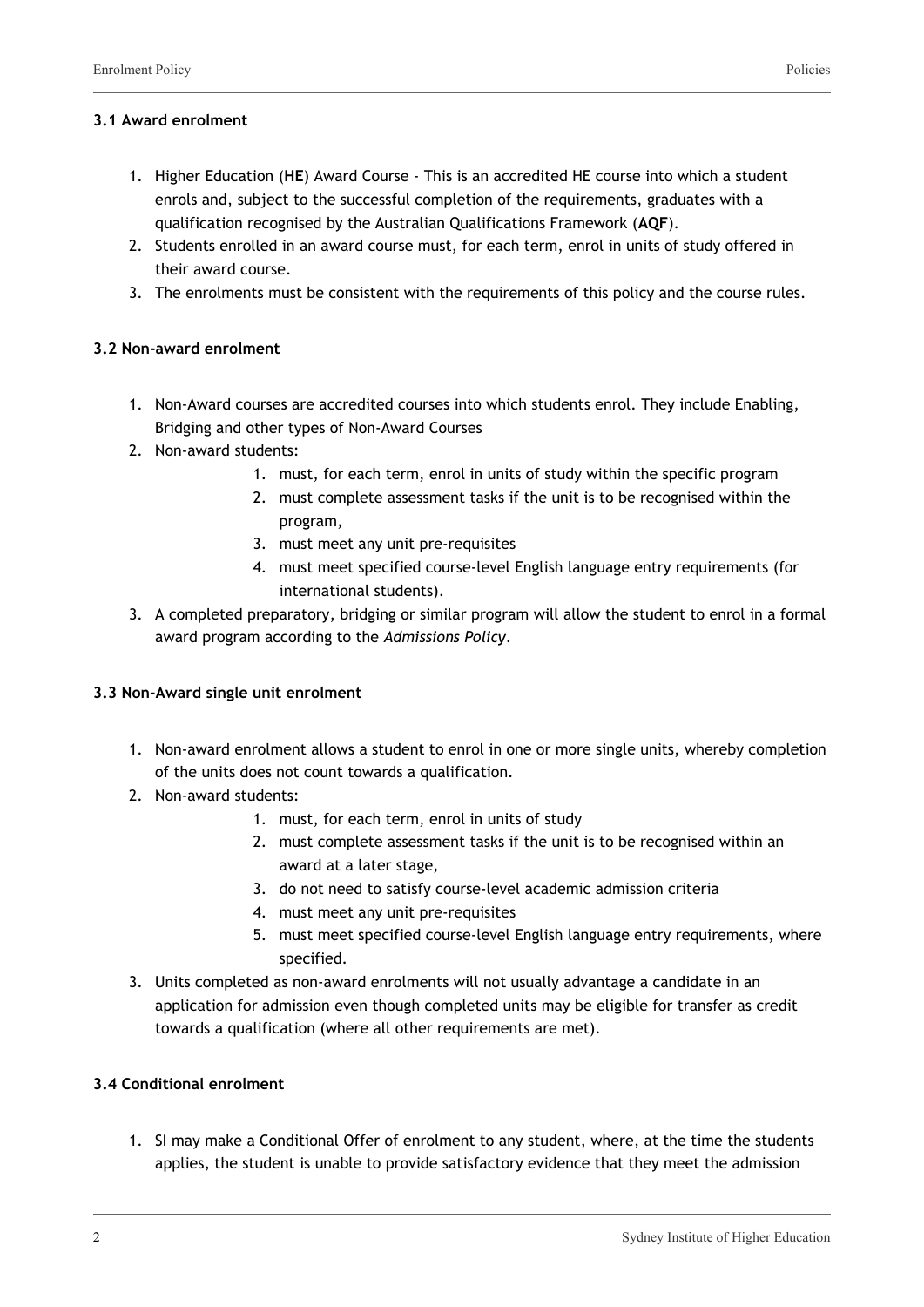requirements including requirements specified in the *Enrolment Policy* and *English Language Entry Requirements Policy*.

- 2. The student will be granted enrolment at SI subject to meeting the conditions stated in the Conditional Letter of Offer. All conditions must be satisfied and evidence provided to SI before the offer can be accepted by the student.
- 3. Where the student is unable to evidence that each condition has been met, SI cannot process the acceptance form, and the enrolment will be declined at which time the student will be notified in writing.

# **Enrolment load**

Students can enrol with a full-time, part-time or accelerated study load as follows:

#### **4.1 Higher Education**

Domestic students

- 1. A full-time student must maintain a minimum study load of 75% over a year (that is, 0.75 equivalent full-time student load (EFTSL) or above) or 37.5 credit points or more per term.
- 2. A part-time student is one who has a study load of less than 75% over a year (that is, 0.74 EFTSL or below) or undertakes less than 37.5 credit points per term.
- 3. A standard load is one EFTSL or 50 credit points per term. Any load above 50 credit points in a standard term must be approved by the Program Director. Such approval will only be granted where there is a reasonable chance the student will succeed in the overloaded study. Where a student has a GPA of 3 and above, the Program Director may approve a load of more than 50 credit points.

International students - Coursework

- 1. International students must maintain a minimum study load of 100% over a year (i.e., 1 EFTSL).
- 2. An international student may be permitted to study below a load of 100% where:
	- 1. there are compassionate or compelling circumstances,
	- 2. the student has been identified as at risk of not meeting the course progression requirements and SI has implemented, or is in the process of implementing, an intervention strategy,
	- 3. the student's leave of absence has been approved according to Leave of Absence.
	- 4. The student has failed a previous unit and their study plan does not allow them to choose an alternate unit to fulfil the full time enrolment requirement.
- 3. A standard load is one EFTSL or 50 credit points per term. Any load above 50 credit points in a standard term must be approved by the Program Director. Such approval will only be granted where there is a reasonable chance the student will succeed in the overloaded study. Where a student has a GPA of 3 and above, the Program Director may approve a load of more than 50 credit points.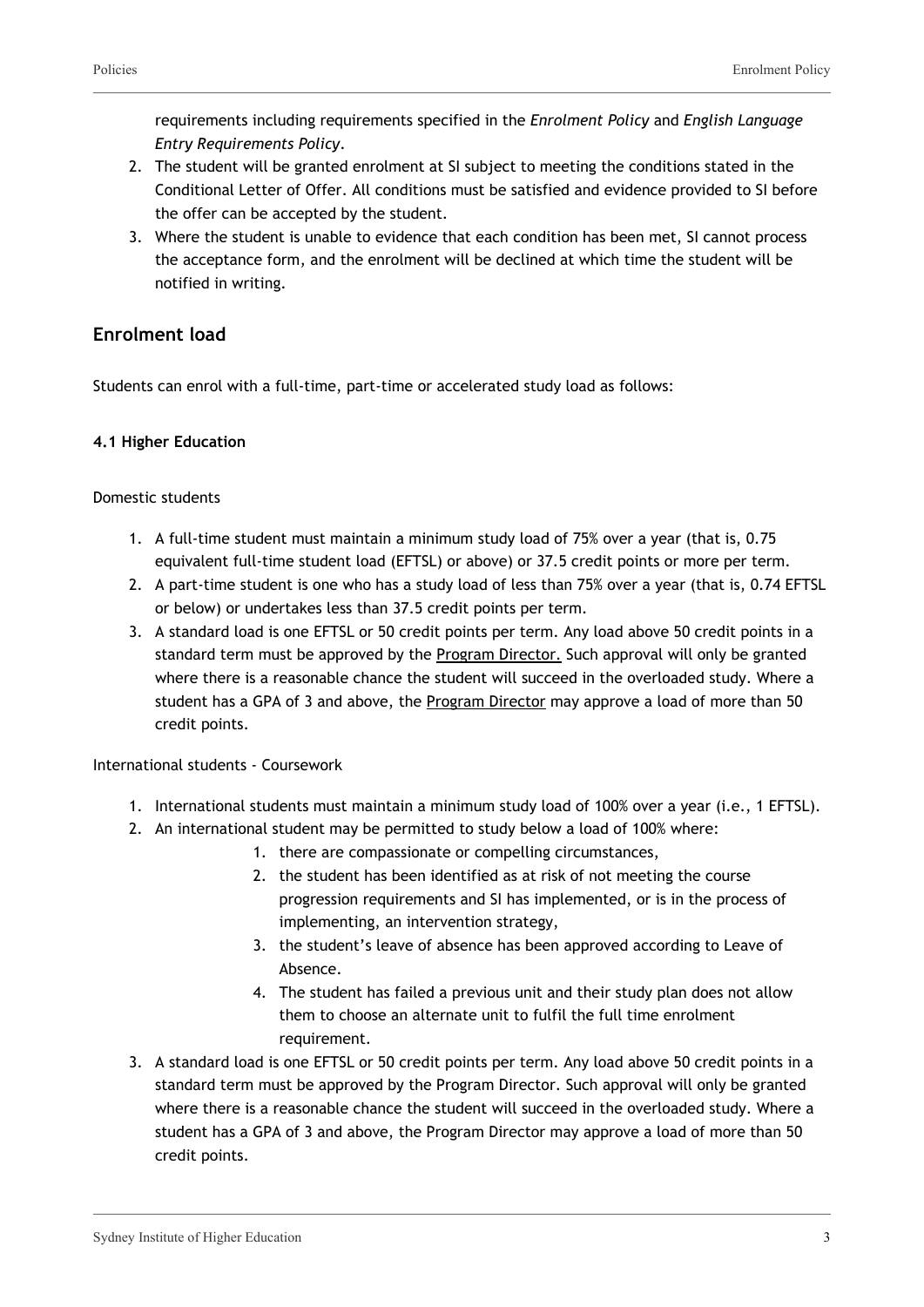# **5. Enrolment process**

#### **5.1 Higher education**

#### Domestic Students

- 1. A student may enrol if they meet the admission criteria, have been provided with a Letter of Offer and accepted it by the deadline for acceptance.
- 2. Late enrolments for coursework students are permitted until:
- the end of week two, for study periods running for ten or more weeks, or
- the end of week one, for study periods with fewer than ten weeks.

3. SI will not usually permit a student to enrol after the above deadlines unless it is with the permission of the Dean, and only in exceptional circumstances.

International students

- 1. A student may enrol if they meet the admission criteria and have been provided with a Confirmation of Enrolment (CoE).
- 2. Late enrolments for coursework students are permitted until:
- the end of week two, for study periods running for ten or more weeks, or
- the end of week one, for study periods with fewer than ten weeks.

3. SI will not usually permit a student to enrol after the above deadlines unless it is with the permission of the Dean, and only in exceptional circumstances.

4. The Quality and Compliance Coordinator will monitor the enrolment status of each student at the beginning of each term or teaching period and before census date to ensure that each student is correctly enrolled. Monitoring enrolment is a requirement to ensure the student is:

- 1. able to complete the course/s within the duration specified in the student's Confirmation of Enrolment (CoE); and
- 2. not exceeding the allowable portion of online or distance learning.

# **6. Deferred Admission**

Domestic Students

- 1. SI may permit an applicant to defer admission provided that the offer of admission has not lapsed or been withdrawn due to the applicant's actions prior or subsequent to the offer being made.
- 2. SI may grant deferred admission to domestic applicants for either one (1) year or one (1) term, from the time the offer is applicable. Where a course is not available for deferment, this will be clearly advised at the time of application for admission and on the offer letter.
- 3. The Dean may extend the period of deferral for an individual applicant to a maximum of two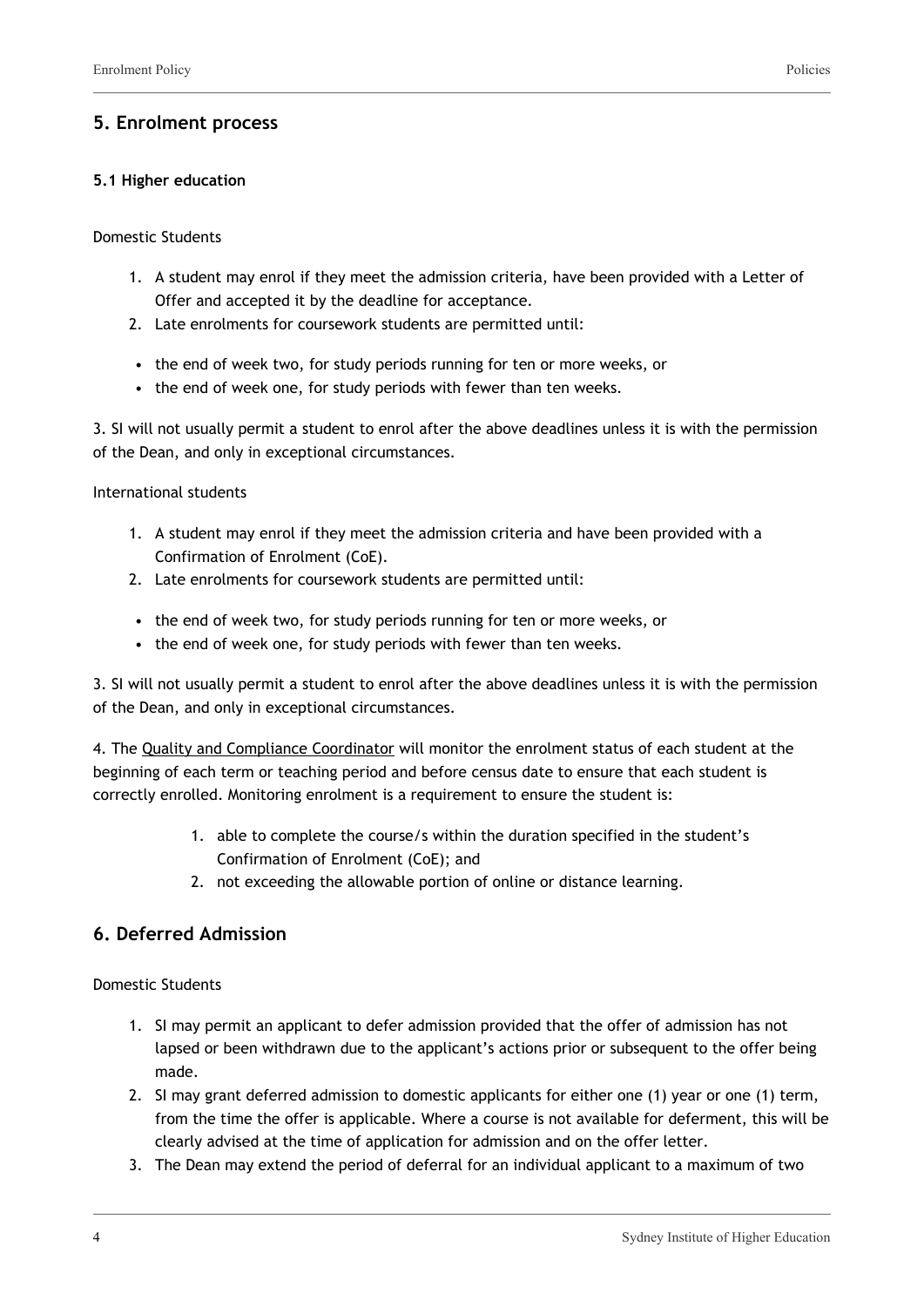years.

#### International Students

- 1. International Students who have been issued an offer of enrolment to a program but have not yet accepted that offer (and thus no CoE has been raised), may request to defer commencement to a later study period.
- 2. International students who have accepted their offer and a CoE has been raised may not defer their commencement of study, except with the permission of the Dean as outlined in the *Procedures for Monitoring Course Progress, Attendance, Enrolment, Deferment, Intermission and Cancellation of enrolment of International Students.*
- 3. Procedures governing the application for deferral by eligible students are outlined in the *Procedures for Monitoring Course Progress, Attendance, Enrolment, Deferment, Intermission and Cancellation of enrolment of International Students.*

# **7. Intermission of enrolment by student (leave of absence)**

#### **7.1 Higher Education**

#### Domestic Students

A student may apply for intermission from their enrolment in a course:

- 1. on up to two separate occasions during their current course enrolment; and
- 2. for a maximum period of one year each
- 3. only after a student has completed at least one unit in their current course
- 4. the course in which they are seeking intermission must be available for admission
- 5. The intermission request must be approved or accepted by SI.
- 6. The Dean, may approve:
	- 1. a third or subsequent period of intermission for an undergraduate student; or
	- 2. an intermission of more than one year by any student.
- 7. At the end of the intermission period, the student must comply with any requirements notified by the Dean for completing the course, including potential course transfer where a course is in the process of being phased out. Those requirements apply to the student despite anything to the contrary in the course rules.

International Students

- 1. All provisions of this clause are subject to restrictions imposed on student visa holders by the *Education Services for Overseas Students Act 2000* and regulations made pursuant to it.
- 2. A student may apply for intermission from their enrolment in a course: (i) once during their current course enrolment; and (ii) for a maximum period of one year.
- 3. The intermission request must be approved or accepted by SI.
- 4. An international student may apply for intermission to their enrolment where that intermission does not delay the completion of their degree.
- 5. Where any intermission may delay the completion of the degree, the matter must be considered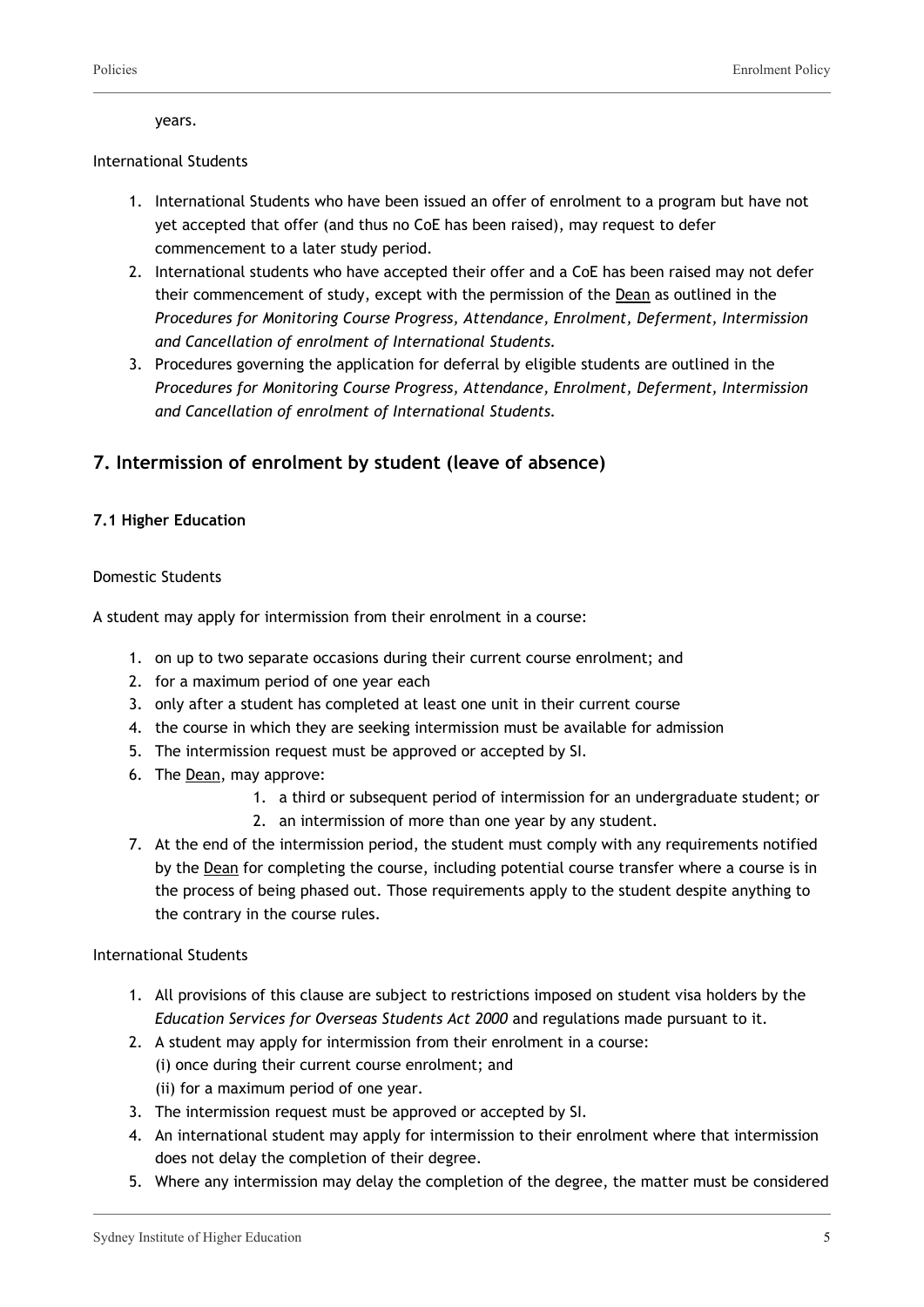by the Dean. A leave of absence will be considered in accordance with *Standard 8 and 9 of the National Code* taking into consideration any extenuating circumstances provided by the student as well as student visa regulations.

6. An intermission may be considered where there are compassionate or compelling circumstances. Compassionate or compelling circumstances are generally those beyond the control of the student, which have an impact upon the student's course progress or wellbeing, including but not limited to:

(i) Serious illness or injury, where a medical certificate states that the student is unable to attend classes;

(ii) Bereavement of close family members such as parents or grandparents (where possible a death certificate should be provided);

(iii) Major political upheaval or natural disaster in the home country requiring emergency travel and this has impacted on the student's studies;

(iv) A traumatic experience, which could include involvement in, or witnessing of a serious accident; or witnessing or being the victim of a serious crime and this has impacted on the student (these cases should be supported by police or psychologists' reports)

(v) Where SI is unable to offer a pre-requisite unit;

- (vi) Inability to commence the course due to delay in receiving a student visa; or,
- (vii) Late application and assessment of credit and or recognition of prior learning which means a student has credit for units and it is too late to enrol into other units.
- 7. At the end of the intermission period, the student must comply with any requirements notified by the Dean for completing the program. Those requirements apply to the student despite anything to the contrary in the program rules
- 8. Further details are provided in the *Procedures for Monitoring Course Progress, Attendance, Enrolment, Deferment, Intermission and Cancellation of enrolment of International Students.*

# **8. Lapse of enrolment (failure to engage)**

#### Domestic students

- 1. If a coursework student is not enrolled in any unit of study by the census date for that term, or the student has enrolled and withdrawn their enrolment before census date, and the student has not discontinued from the course or taken intermission from their enrolment, the student's current course enrolment will be lapsed after 12 months of non-engagement.
- 2. If a student's current course enrolment has lapsed, then, despite any contrary provision in this policy, the procedures for the student to re-enrol in the course are to be determined by the Program Director or Dean (as appropriate).

#### International Students

- 1. If a student is not enrolled in any unit of study by the census date for that term, or the student has enrolled and withdrawn their enrolment before census date, and the student has not discontinued from the course or taken intermission from their enrolment, the student's Confirmation of Enrolment (CoE) will be cancelled for passive withdrawal from study.
- 2. If a student's CoE is cancelled the student must apply for readmission.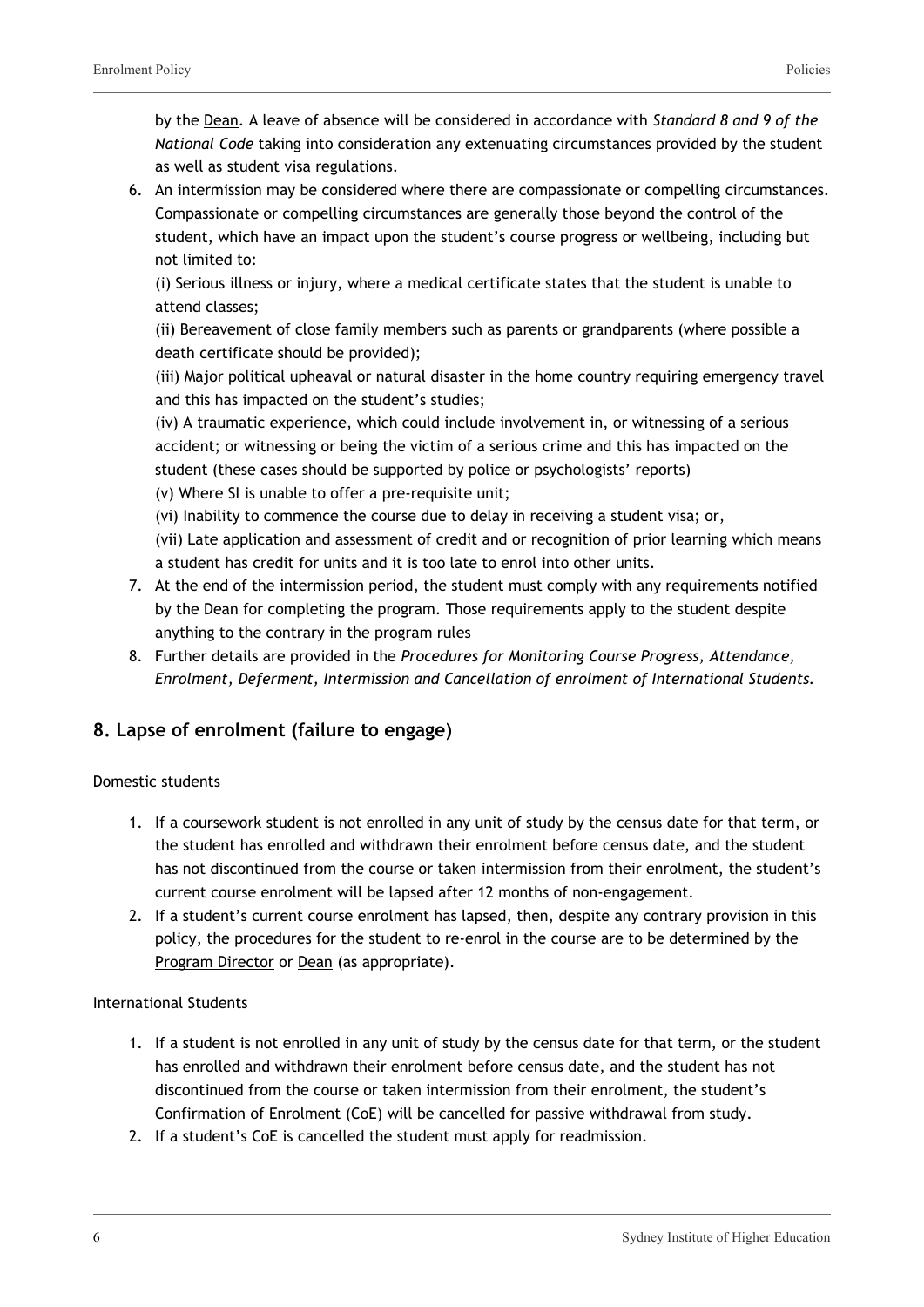# **9. Termination of enrolment or exclusion by SI**

- 1. If a student fails to study for a period of two years from their last enrolment, their current course enrolment will be terminated automatically.
- 2. SI may exclude a student for a period of time under the *Monitoring Academic Progress Policy* and the *Students at Risk and Unsatisfactory Progress Policy*.
- 3. SI may terminate the enrolment of student who has not met the attendance requirements.
- 4. SI may cancel the enrolment of a student who is found guilty of misconduct
- 5. SI may cancel the enrolment of a student for non-payment of fees.
- 6. SI will notify the student in writing of SI's intention to terminate a student's enrolment.
- 7. Student's may appeal this decision and no action on termination will be taken before the conclusion of any appeals periods or an appeal if submitted. Full details are provided in the *Student Complaints and Appeals Policy*. The termination of the enrolment may take effect, even during an appeal period if the student's health or wellbeing, or the wellbeing of others is at risk.
- 8. For domestic students, SI will notify the Department of Human Services.
- 9. For international students, a student, whose enrolment has been cancelled by SI, may be in breach of the conditions of his or her student visa and the ESOS Act and will prevent the student from enrolling in any further units at SI. SI will notify the Department of Home Affairs of the student's cancellation, deferment or temporary suspension of enrolment.
- 10. SI will advise an international student visa holder whose enrolment is a risk of termination to contact the Department of Home Affairs (**DHA**) to seek advice on any potential impacts on their visa, including the need to obtain a new visa.

# **10. Discontinuation of enrolment (withdrawal)**

|                                  | <b>Prior to start</b><br>teaching | <b>Start teaching</b><br>period | Census date  |  | <b>Academic withdrawal</b>   |  |                   | Withdrawal    |
|----------------------------------|-----------------------------------|---------------------------------|--------------|--|------------------------------|--|-------------------|---------------|
| Domestic award and non-<br>award | Deleted                           |                                 | Withdrawn WD |  | Withdrawn without<br>Fail WW |  | Withdrawn Fail WF | <b>Fail F</b> |
|                                  |                                   |                                 |              |  |                              |  |                   |               |
| International students           | Deleted                           |                                 | Withdrawn WD |  | Withdrawn without<br>Fail WW |  | Withdrawn Fail WF | <b>Fail F</b> |

Figure 1: Withdrawal types

**10.1 Domestic students in HELP-enabled HE course or tertiary enabling programs, bridging courses etc**

Domestic Students can withdraw from a unit and/or course by giving written notice to SI as follows:

1. Where the student gives SI written notice to withdraw more than 28 calendar days from the Commencement Date (being the Monday of the first teaching week for the students commencing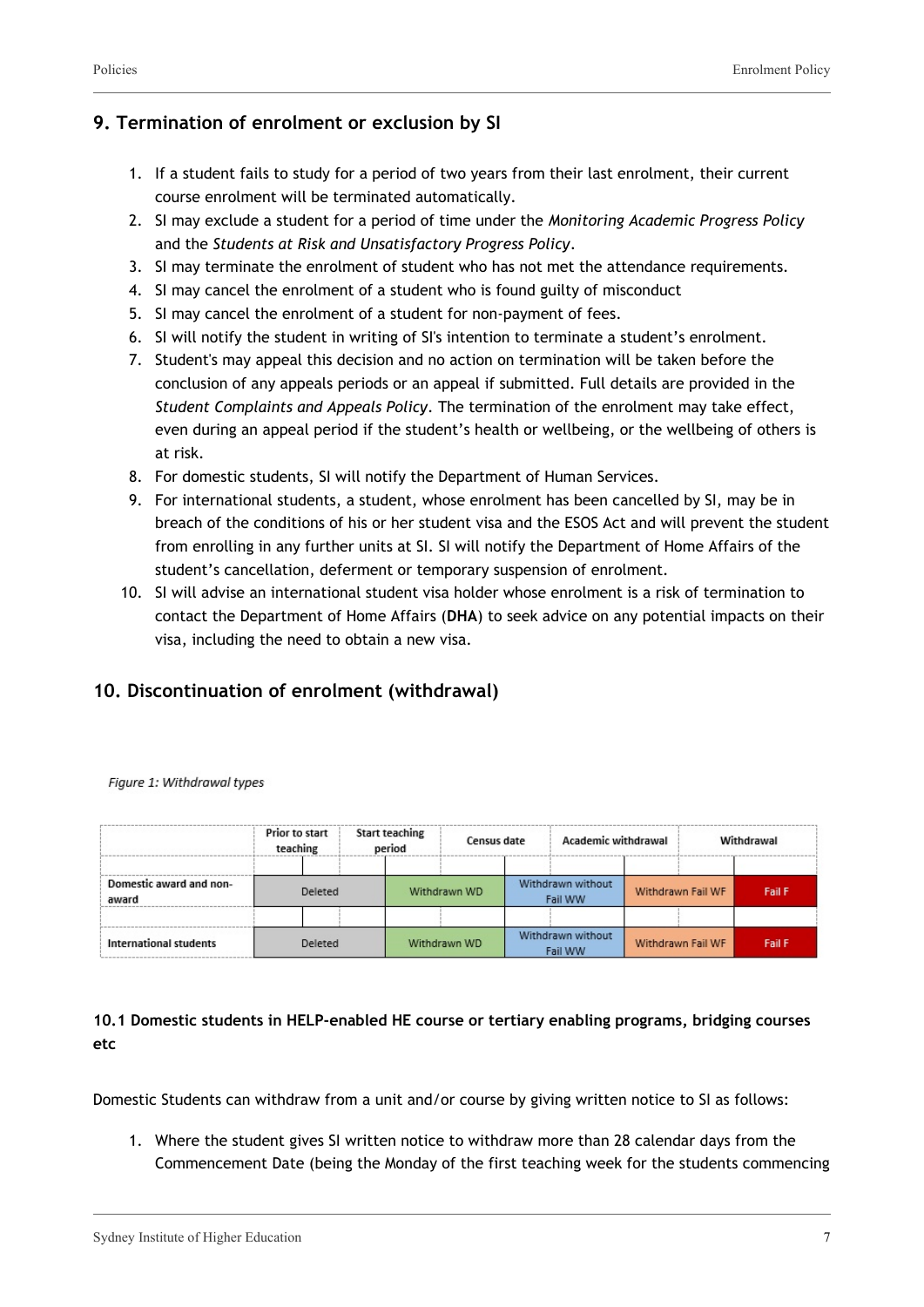term): The student will be deleted from the record and nothing is recorded on the student's transcript. There is no fee liability.

- 2. Where the student gives SI written notice to withdraw 28 calendar days or less from the Commencement Date: The student will be deleted from the record and nothing is recorded on the student's transcript. The fee liability will be 30% of that term's tuition fees.
- 3. Where the student gives SI written notice to withdraw after the Commencement Date but prior to the Census Date of any study period: a withdrawn "WD" notation is recorded and nothing is recorded on the student's transcript. There is a fee liability of 50% of that term's tuition fees unless the student submits an application which is approved for the removal of the fee liability based on special circumstances provisions of the *Program Modification and Tuition Fee Refund Policy*.
- 4. Where the student gives SI written notice to withdraw after the Census Date date but before the academic withdrawal date: a withdrawn without fail "WW" notation is recorded and WW is recorded on the student's transcript. There is a fee liability of 100% of that term's tuition fees unless the student submits an application which is approved for the removal of the fee liability based on special circumstances provisions of the *Program Modification and Tuition Fee Refund Policy*.
- 5. Where the student gives SI written notice to withdraw after the Academic Withdrawal Date and before the Withdrawal date: a withdrawn fail "WF" notation is recorded and a withdrawn fail "WF" is recorded on the student's transcript. There is a fee liability of 100% of that term's tuition fees unless the student submits an application which is approved for the removal of the fee liability based on special circumstances provisions of the *Program Modification and Tuition Fee Refund Policy*.
- 6. Where a student withdraws after the census date but before the academic withdrawal date, a withdrawn without fail "WW" notation is recorded and WW is recorded on the student's transcript. There is a fee liability unless the student submits an application which is approved for the removal of the fee liability based on special circumstances provisions of the *Program Modification and Tuition Fee Refund Policy*.
- 7. After the withdrawal date: Where a student withdraws after the withdrawal date, a fail "F" notation is recorded and a Fail Grade is recorded on the student's transcript There is a fee liability of 100% of that term's tuition fees unless the student submits an application which is approved for the removal of the fee liability based on special circumstances provisions of the *Program Modification and Tuition Fee Refund Policy.*
- 8. A student's enrolment in the course or the relevant units will be treated as discontinued from the date of discontinuation unless they produce evidence that there was a good reason why the application could not be made at an earlier time.

#### **10.2 Domestic students in fee-paying courses and non-award students**

Students in non-HELP-enabled HE courses can withdraw from a unit and/or course as listed under 10.1 above.

#### **10.3 International HE students**

International Higher Education students are treated according to the rules listed in section 10.1 above.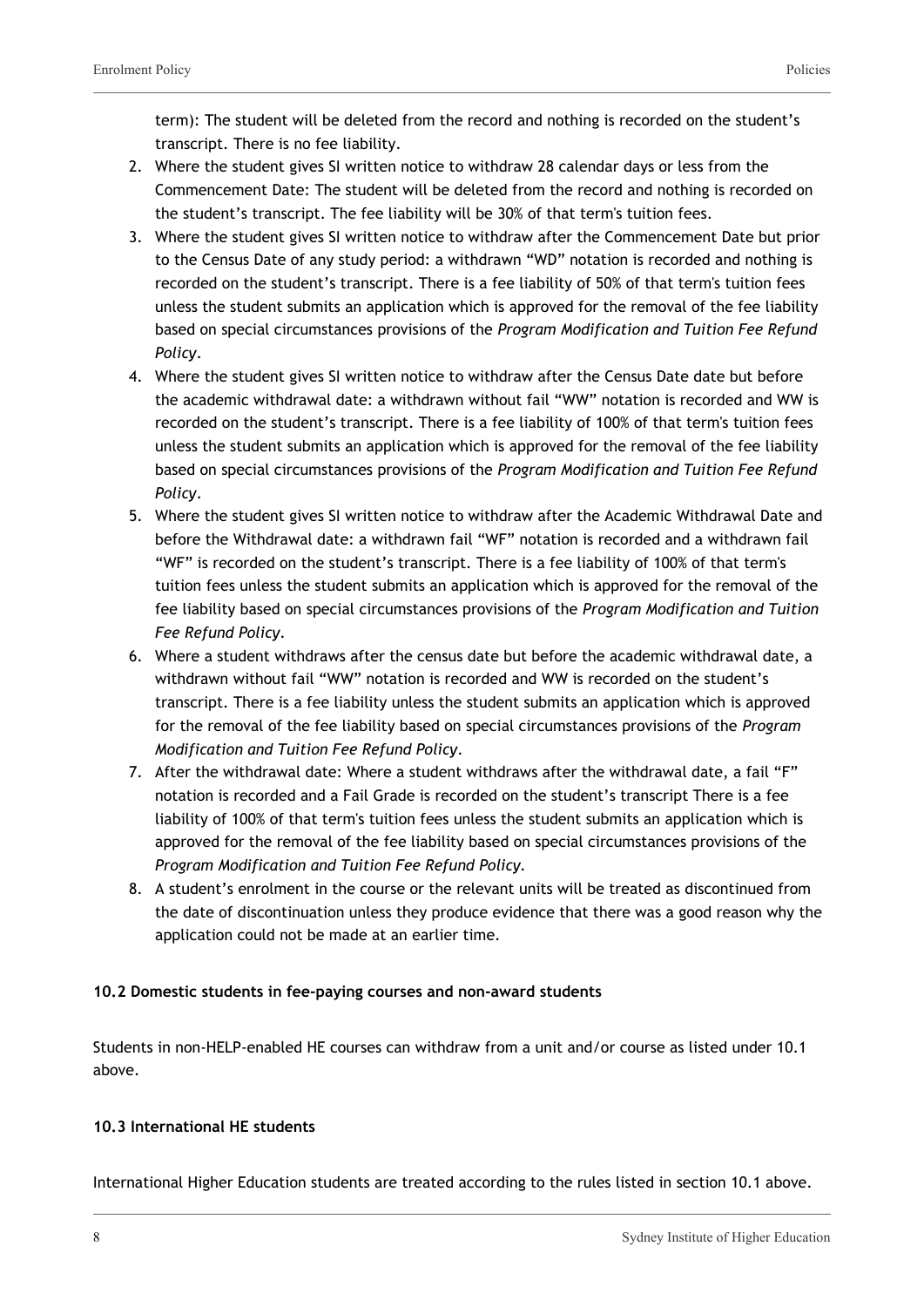# **11. Enrolment in more than 1 award course**

- 1. A student may not enrol in more than one award course, without the prior written permission of the Dean.
- 2. Where a student has enrolled in multiple HE courses, the student is responsible for ensuring they have a reasonable study load each study period, and that they can complete the award course(s) within the maximum allowable time. Enrolment in multiple courses will not be grounds for an appeal against interventions or penalties imposed due to poor academic progression.
- 3. International students may enrol in more than one course at a time but both courses must have CRICOS registration and the student should ensure they request a CoE for the second course. International students who are seeking to undertake additional study must meet the requirements of their student visa including the need to remain enrolled in a registered course, achieve satisfactory course attendance, and progress in their principal course of study.

# **12. Enrolment restrictions**

A student may not:

- 1. enrol in a unit of study that they have passed, without the permission of the Dean.
- 2. enrol or undertake any unit of study or unit for which credit has been granted;
- 3. enrol in units of study additional to award course requirements, except as a non-award student;
- 4. except with the permission of the Program Director enrol in units of study with a total credit point value exceeding 50 credit points in one term;
- 5. enrol in a unit requiring pre-requisite units to have been completed without first having completed the pre-requisite units. The Dean may waive prerequisite requirements in special circumstances.
- 6. enrol in a unit requiring co-requisite units to also be enrolled in without having enrolled in the co-requisite units. The Dean may waive corequisite requirements in special circumstances.
- 7. enrol in a precluded unit of study.
- 8. a student may not enrol into an Exit-Only Course. The Dean may waive prerequisite requirements in special circumstances.
- 9. enrol in a unit of study or units contrary to a recommendation under the *Monitoring Academic Progress Policy*.
- 10. enrol in a unit where it is known that the student does not meet the inherent requirements listed for enrolment in that unit.
- 11. enrol in a unit of study for the third time, regardless of which course the student is enrolled within, without obtaining the permission to do so from the Program Director. The Program Director may waive this requirement in special circumstances.

# **13. Completion of degree requirements**

- 1. Each unit of study is assigned a specified number of credit points and a specific EFTSL value.
- 2. A student must pass a unit of study to acquire the credit points for that unit of study.
- 3. The total number of credit points required for completion of an award course, including a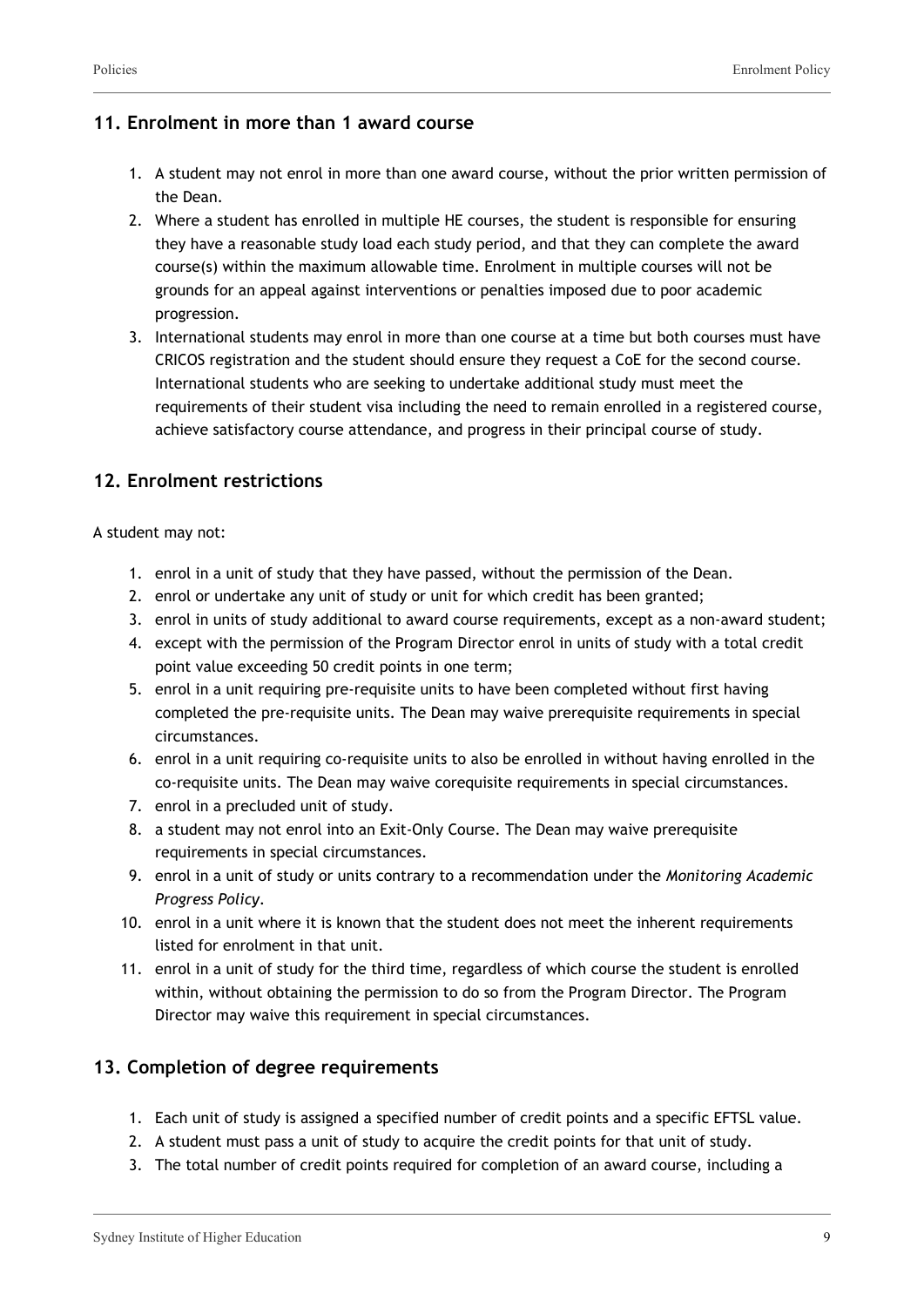combined degree or double degree course, is specified in the course rules.

- 4. Subject to this policy, a student successfully completes a unit of study if the student demonstrates the learning outcomes for the unit of study to a standard equivalent to a pass level or higher.
- 5. In order for a student to meet the award requirements for any Bachelor Degree, the student will need to have passed 300 credit points of study, and any specific rules including completion of compulsory units, majors, capstone units and other degree requirements, as specified in the *Student Handbook*.
- 6. Where a student completes the requirements of a course leading to the qualification of Bachelor, SI will award that qualification.
- 7. To receive an award, a student must complete a minimum of one-third of the award or a minimum of one (1) year full-time equivalent, whichever is the lesser, through enrolment in the SI course leading to the awarding of that qualification. In exceptional circumstances a student may complete less such as where SI has taken over teaching a student after the student's first institution ceased teaching that award course.

#### **14. Attendance**

#### Domestic students

- 1. SI will specify the attendance and participation requirements for its programs and units.
- 2. A student undertaking a unit must comply with the requirements set out in the unit outline and any program rules including such matters as attendance and participation at lectures, seminars, tutorials and practical sessions.
- 3. Where a student does not satisfy the attendance requirements, the student will be deemed not to have completed the unit.

#### International students

- 1. SI will specify the attendance and participation requirements for its programs and units.
- 2. A student undertaking a unit must comply with the requirements set out in the unit outline and any program rules including such matters as attendance and participation at lectures, seminars, tutorials and practical sessions.
- 3. Where a student does not satisfy the attendance requirements, the student will be deemed not to have completed the unit.
- 4. In addition to the educational requirements for attendance and participation, international students must attend at least 80% of classes and educational activities pursuant to the National Code.
- 5. Attendance and course progression monitoring in respect of international students will follow the rules in the *Procedures for Monitoring Program Progress of International Students.*

#### **15. Maximum course duration**

#### **15.1 Higher Education**

#### Domestic students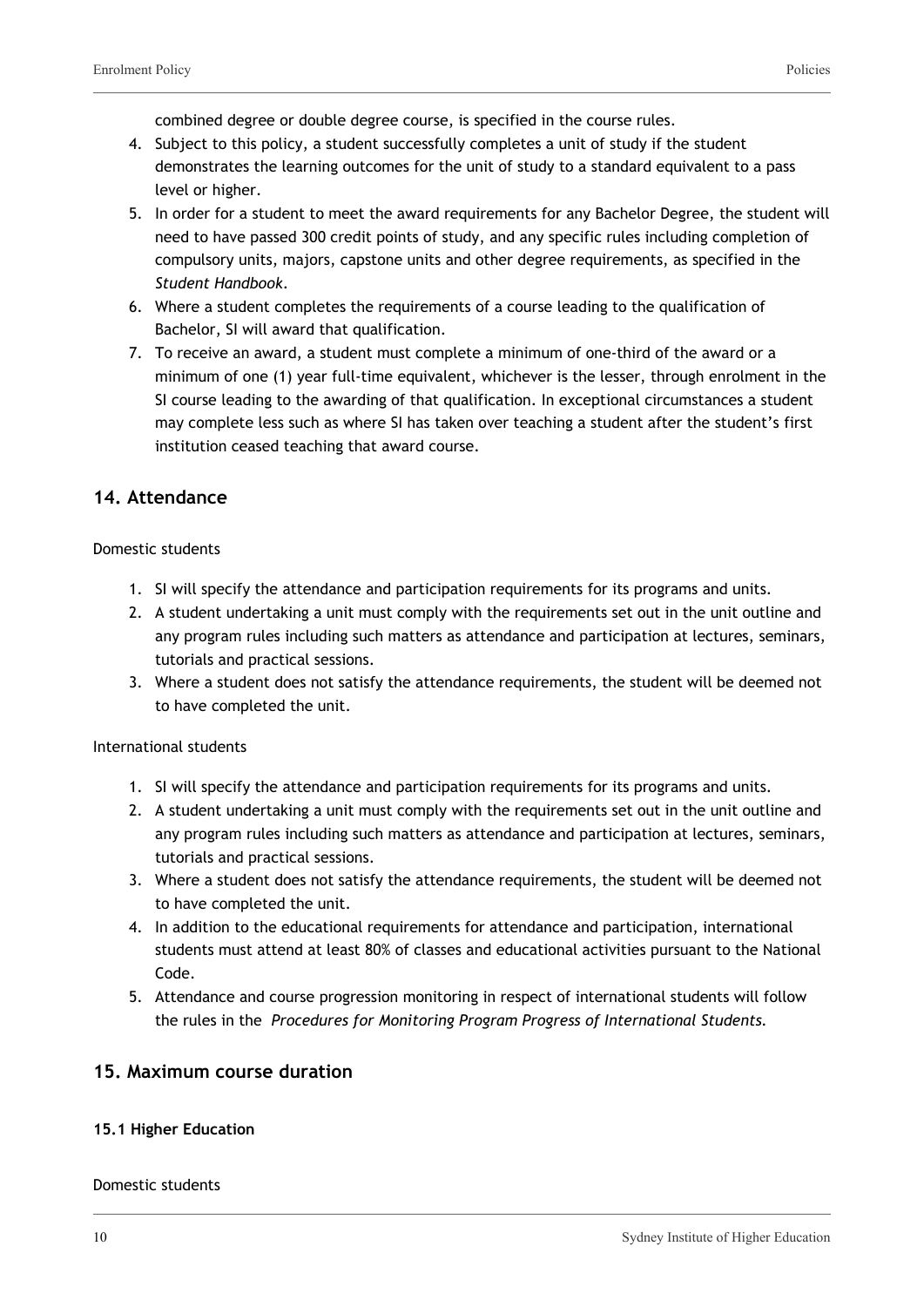- 1. The maximum duration of a course is twice the maximum duration in years plus two years. This is calculated as follows: maximum course duration = (full-time duration in years  $x$  2) + 2 years.
- 2. SI may establish lower limits depending on the course, with the approval of the Academic Board, but may only do so if no student is unfairly affected by the reduction.
- 3. The maximum completion date will be calculated from the date of the student's initial commencement in the award course. Where a student changes course, maximum completion date will be calculated from the students commencement of the changed course, and not the initial course.
- 4. Periods of intermission (**leave of absence**), periods of exclusion or intermission imposed through the *Monitoring Academic Progress Policy* and periods of exclusion imposed through the *Misconduct Policy* are included when calculating if a student has exceeded the maximum enrolment length.
- 5. The Dean may consider and decide on an extension beyond the maximum time limit on a caseby- case basis.

#### International students

The maximum duration of a course is the lesser time of either the length of the student visa, as stated on the student's CoE, or the maximum course duration = (full-time duration in years  $x$  2) + 2 years. Where the maximum length is the length of the student's visa, as stated on the student's CoE, SI may extend the student's course duration if:

- 1. there are compassionate or compelling circumstances,
- 2. the student has been identified as at risk of not meeting the course progression requirements and SI has implemented, or is in the process of implementing, an intervention strategy,
- 3. the student's leave of absence has been approved according to Leave of Absence and Standard 9 of the National Code of Practice for Providers of Education and Training to Overseas Students 2018.

SI will advise an international student visa holder whose study duration has been extended to contact the Department of Home Affairs (**DHA**) to seek advice on any potential impacts on their visa, including the need to obtain a new visa.

# **16. Additional information for international student visa holders regarding enrolment cancellations, withdrawals or exclusion.**

1. A leave of absence or withdrawal may impact an international student's student visa. SI is required to advise DHA and the Department of Education and Training (**DET**) through PRISMS of the change to a student's enrolment status, regardless of whether SI or the student initiated the change. The student must contact DHA for advice regarding the impact of the cancellation or suspension on their student visa.

# **17. Confidentiality and Record keeping**

1. Records will be kept in the appropriate form within the corporate records system at all operational stages of this policy and associated procedures, in accordance with the *Data and*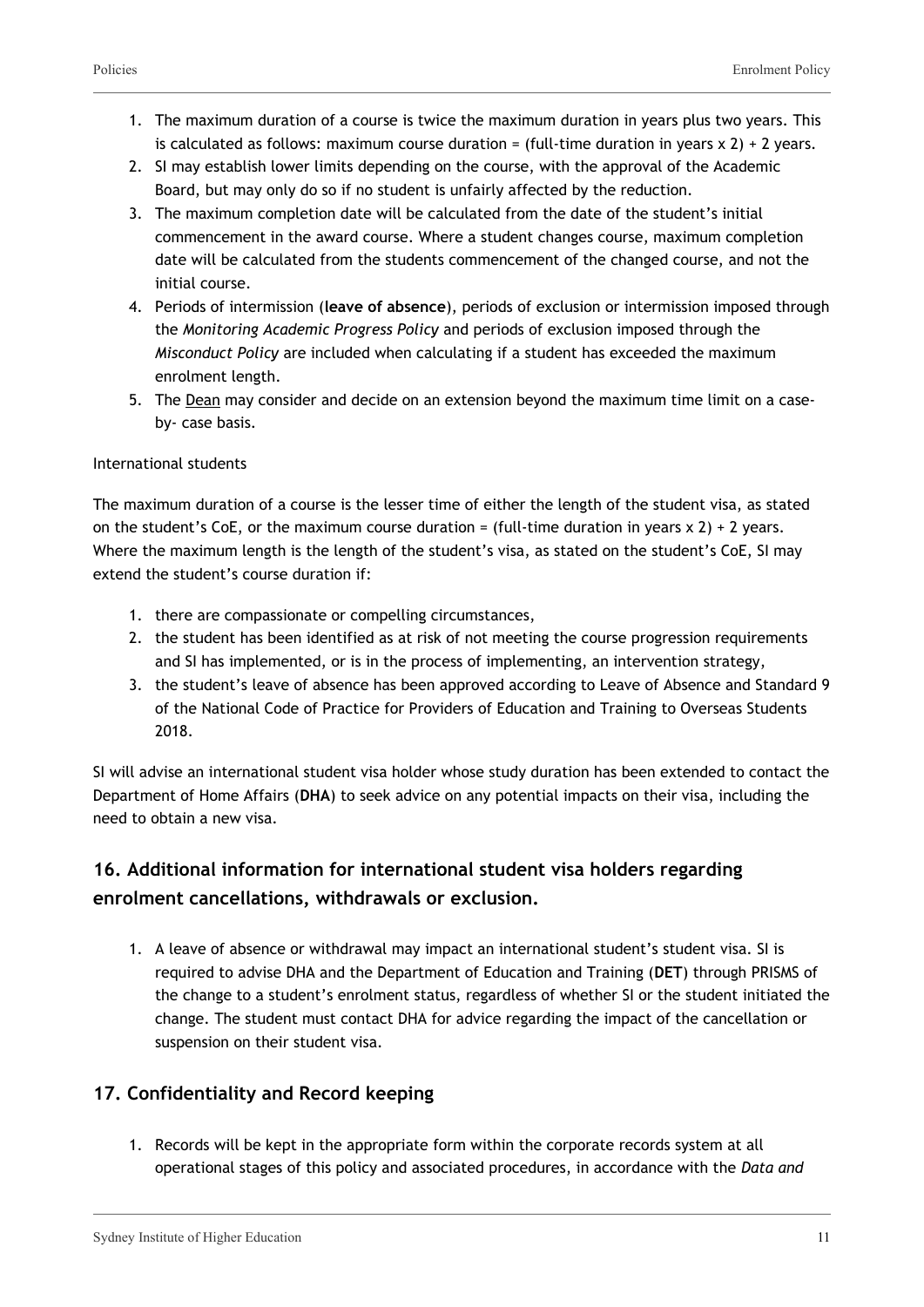*Records Integrity Policy.*

2. Records will be maintained within corporate records system at all operational stages of this policy and associated procedures in accordance with the *Privacy Policy.*

# **18. Complaints and appeals**

- 1. Students should refer to the *Student Complaints and Appeal Policy* if they have a complaint about decisions made by SI under this policy.
- 2. If the Academic Decision is to exclude a student in accordance with the *Monitoring Academic Progress Policy* or for misconduct under the *Academic and Professional Integrity Policy* or other relevant policy, SI will not enforce the exclusion or termination until the appeal period specified in the *Student Complaints and Appeal Policy* has expired, or, where an appeal is lodged, until such time as the appeal has been determined.
- 3. If the student is issued a Notice of Intention to Report due to non-attendance or other triggering event and does not lodge a formal complaint after 20 working days (from issue of the notice of intention to report), or the appeal decision supports the Institute's intention to report decision, the decision will be actioned. All student care outlined in the *International Student Services Policy* will be maintained.
- 4. A student's entitlement to a refund will be determined under the *Student Fees and Charges Policy.*

#### **19. Governance and Monitoring**

#### Governance

- 1. The Academic Board and or Corporate Governance Board as appropriate delegates responsibility for the day to day implementation to the Provost.
- 2. The Academic Board will continuously review policies in accordance with the Policy Review Schedule to assure the best outcomes for students.
- 3. Advice about improvements to this policy will be based on analysis of reports, benchmarking and student and staff feedback.

# **20. Monitoring**

- 1. The Academic Board will review all periodic reports from relevant committees and staff members, according to the *Compliance Calendar*. Additionally, Academic Board will review all relevant student complaints, grievances and appeals, concerns raised by staff members and instances of student and staff misconduct, according to the *Compliance Calendar*.
- 2. Based on these monitoring activities, Academic Board, in accordance with the *Compliance Calendar*, will provide a report to the Corporate Governance Board and ensure findings are taken into account in planning, quality assurance and improvement processes.
- 3. Specific reports in monitoring students will include, but are not limited to:
- Advice about improvements to the *Enrolment Policy* will be based on analysis of reports regarding: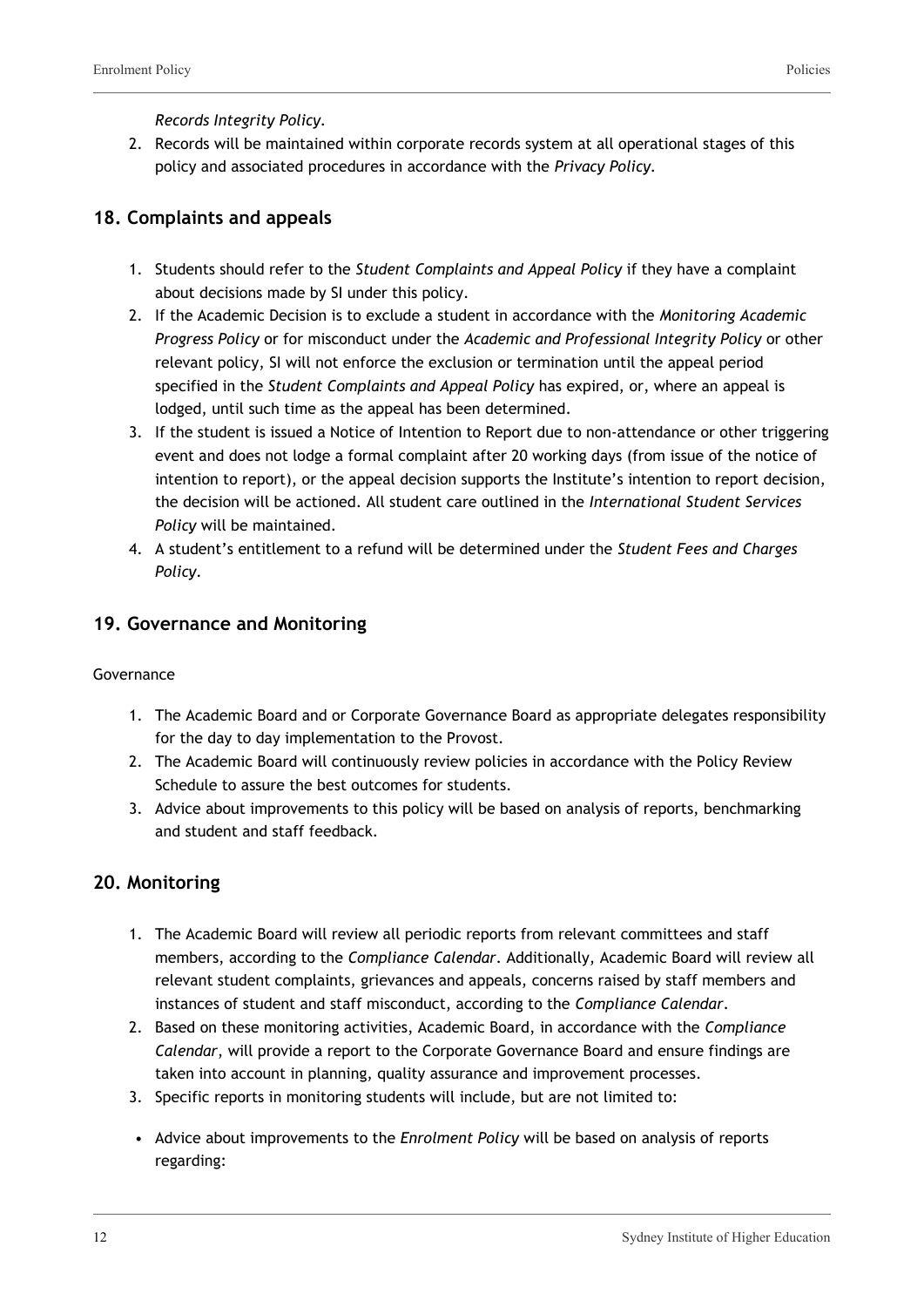- i. Enrolment, retention and completion rates
- ii. Performance of students who received credit
- iii. Rates of students identified as at risk
- iv. Rate of unsatisfactory progress cases
- v. Student use of support services
- vi. Student academic performance
- vii. Student complaints and appeal
- Participation, progress, and completion by identified student subgroups, including all special entry cohorts, will be monitored and the findings used to inform admission policies and improvement of teaching, learning and support strategies for those subgroups.
- Participation, progress, and completion by identified student subgroups, including all special entry cohorts, will be monitored and the findings used to inform Orientation and Progression programs to allow continuous improvement in meeting the needs of student cohorts.
- Participation, progress, and completion by identified student subgroups, including all special entry cohorts, will be monitored and the findings used to assess the needs and preparedness of individual students and cohorts and to ensure that students have equivalent opportunities for a successful transition into and progression through their course of study, irrespective of their educational background, entry pathway, mode or place of study.

# **Definitions**

**Academic withdrawal date**: the last date in the study period to withdraw from a unit and/or course with a "WW" notation such that there is no academic penalty but there is a financial cost. This date is the close of business Friday week 6 in a 12-week term and close of business Friday Week 5 in a 10-week term.

**Administrative course/unit withdrawal:** withdrawal due to a student's inactivity and lack of response to re-enrolment communications.

**Applicant:** an individual who has applied to study a course at Sydney Institute.

**Award:** means an Australian Quality framework (AQF)-recognised certification of achievement or competence, which may be granted to a student after successful completion of all the requirements of a course

**Award course or qualification:** a course leading to an accredited qualification

**Census date:** The census date is the last date in the study period to withdraw from a unit and/or course without incurring an academic penalty.

**Commencement Date:** the Monday of the first teaching week for the students commencing term.

**Conditional Offer:** means a student will be granted enrolment at SI subject to meeting the conditions stated in the Conditional Letter of Offer. All conditions must be satisfied and satisfactory evidence provided to SI before the offer can be accepted by the student. Where the student is unable to evidence that each condition has been met, SI cannot process the acceptance form, and the enrolment will be declined.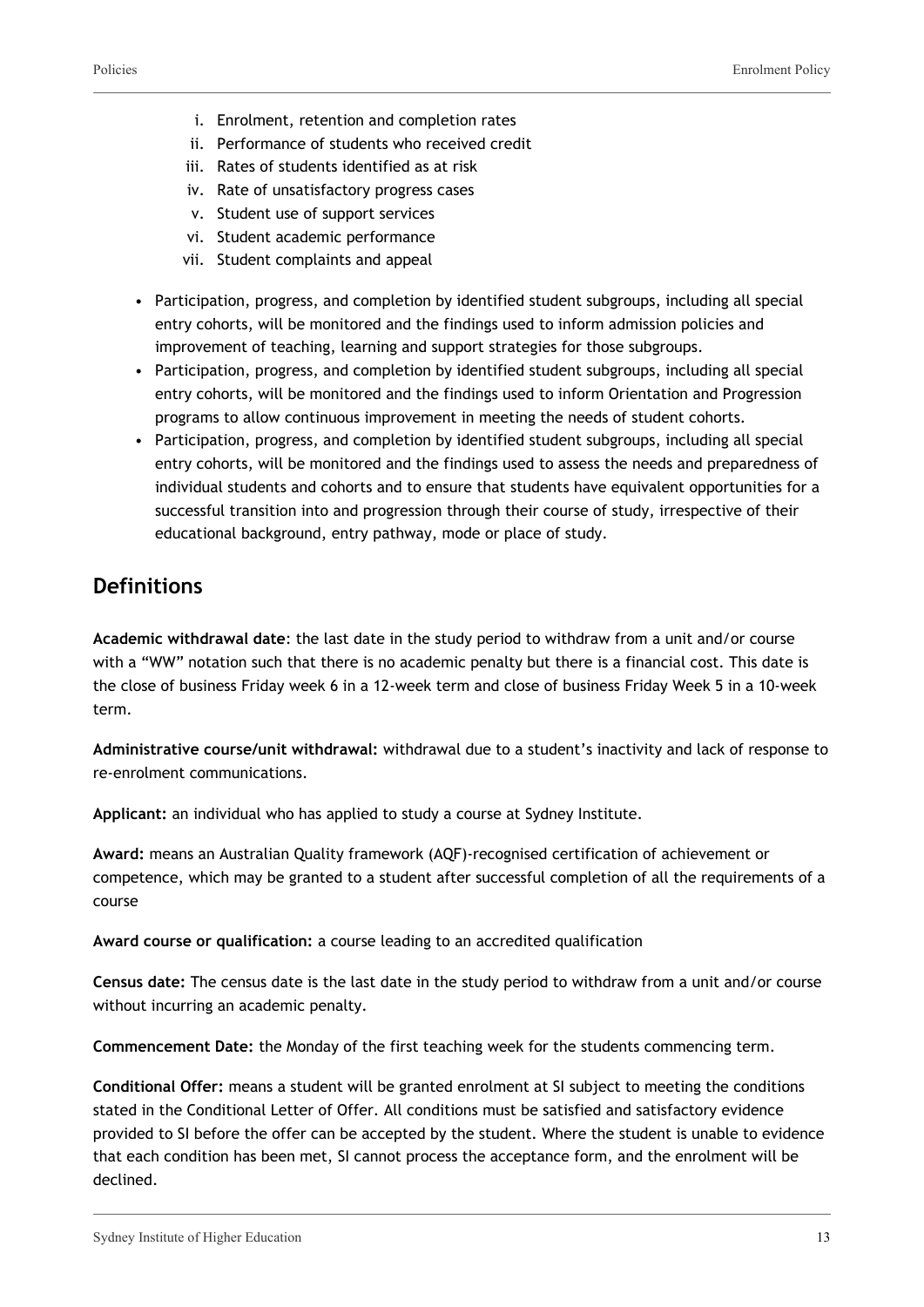**Core Unit:** means those Units that are compulsory for, and directly address the learning outcomes of, the award course;

**Co-requisite Unit:** means two or more accredited units of study in which a student must be concurrently enrolled;

**Course:** means a formally approved/accredited course that leads to the award of a qualification;

**Coursework:** means a method of teaching and learning that leads to the acquisition of skills and knowledge that does not include a major research component;

**Credit Point:** means the value assigned for the recognition of equivalence in content and learning outcomes between different types of learning and/or qualifications;

**CRICOS:** Commonwealth Register of Institutions and Courses for Overseas Students.

**Deferral:** delayed commencement by an applicant who has received an offer of a place in a SI course.

**Domestic student:** Australian citizens, New Zealand citizens, or holders of an Australian permanent visa (holders of all categories of permanent resident visas including Humanitarian Visas).

**Equivalent full-time student load (EFTSL):** a measure of the study load, for a year, of a student undertaking a course of study on a full-time basis, where the student undertakes a standard course of studies (Higher Education Support Act 2003).

**Exemption:** means the waiving of a course requirement, but without affecting the credit points required

**International student:** a student who studies with Si:

#### **in Australia who:**

- holds or may be granted a temporary visa with study rights, or
- holds or may be granted an Australian student visa as defined by the [Education Services for](https://www.legislation.gov.au/Details/F2019L00571) [Overseas Students Regulations 2019](https://www.legislation.gov.au/Details/F2019L00571), or

#### **offshore (outside of Australia):**

- offshore (outside of Australia) and is not a domestic student
- online who resides offshore and is not a domestic student.

**Learning Outcomes:** means the expression of the set of knowledge, skills and the application of the knowledge and skills a person has acquired and is able to demonstrate as a result of learning;

**Intermission:** an approved leave of absence for a period of time during which a current student is not enrolled in any unit.

**Micro-credential:** is a form of short course as defined by the AQF.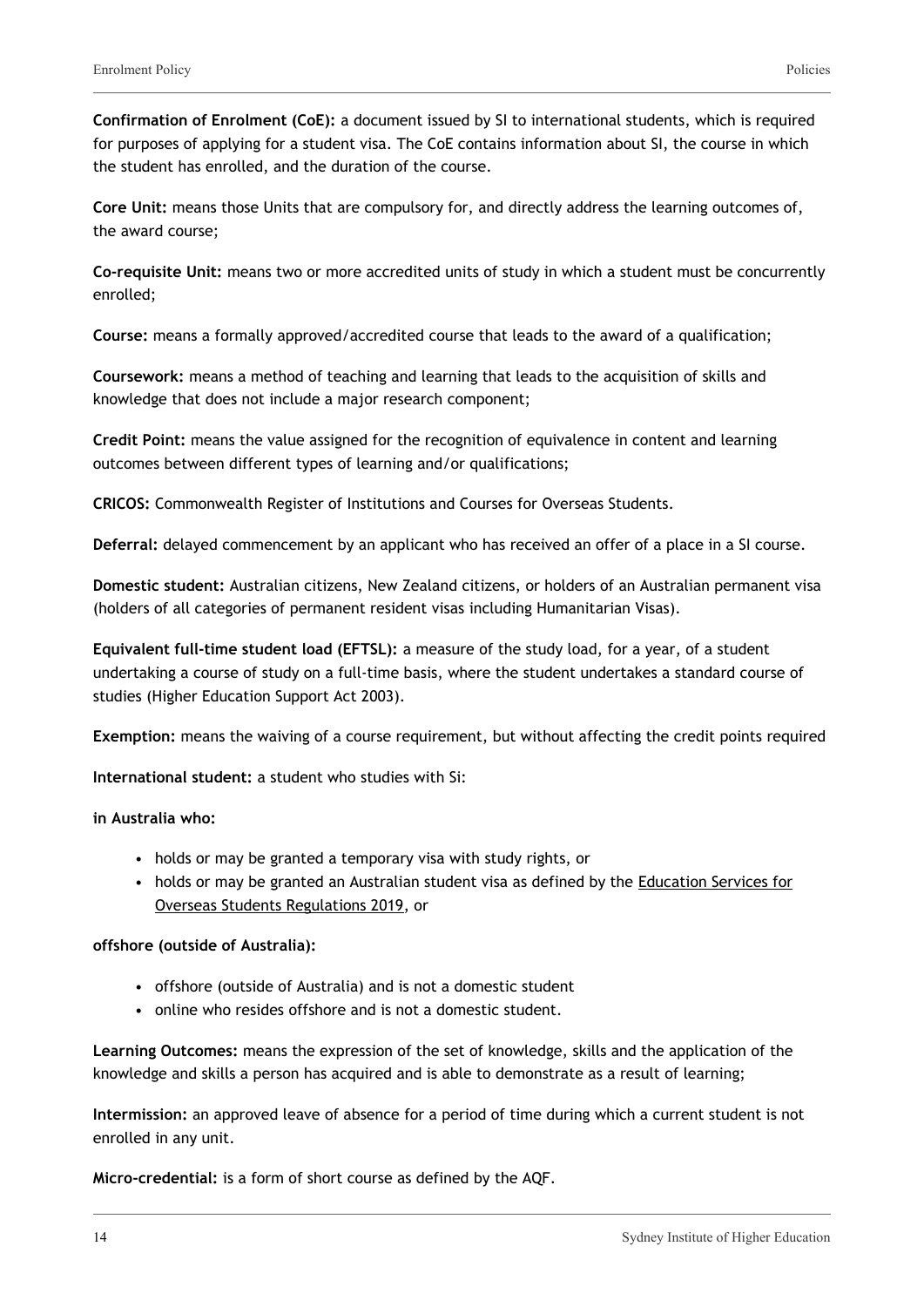**Micro-unit:** is a component of learning smaller than a unit and which is used for micro-credentials. It is used for non AQF or accredited learning although credit may be provided for micro-units towards units or courses. Micro units may be combined into short courses.

**Non-Award Course:** means a course approved and provided by SI and that could lead to a Certificate of Achievement. Non-award courses are not accredited against the AQF and do not lead to an AQF Award;

**Non-award study:** the study of individual units without the restriction of an award course or qualification.

**Pre-requisite Unit:** means one or more accredited units of study that must be successfully completed before enrolment into the specified unit is allowed;

**Principal course of study:** the highest qualification (usually the last course) covered by a student visa.

**Program:** is a form of learning that can comprise a course, curriculum, training package, units of study, or structured workplace learning.

**Short Course:** means individual units, microunits, skills sets and non-accredited courses.

**Student:** means a person enrolled in a formal course of learning in an educational institution

**Study period:** a defined period during which a student is expected to commence and complete one unit or more.

**Unit / Unit of Study:** means the integrated suite of learning outcomes and activities that address the learning outcomes of the award course.

**Withdrawal date**: the last date in the study period by which to withdraw from units with a "Withdrawn Fail" notation. This date is the close of business on the last day of the teaching period of the course. Withdrawals after this date will be recorded as a Fail grade.

# **Review Schedule**

This policy will be reviewed by the *Academic Board* once every year.

| Version History                |                                    |                   |                                                      |                      |
|--------------------------------|------------------------------------|-------------------|------------------------------------------------------|----------------------|
| Version number:   Approved by: |                                    | Approval<br>date: | Revision notes:                                      | Next review<br>date: |
|                                | Academic Board 29/07/2020          |                   | Adopted                                              | 29/07/2021           |
|                                | Academic Board $\sqrt{27/11/2020}$ |                   | Include the conditional offer and withdrawal process | 27/11/2021           |

| Related Documents |                                                   |  |  |
|-------------------|---------------------------------------------------|--|--|
| ☞                 | <b>Admissions Policy</b>                          |  |  |
|                   | <b>English Language Entry Requirements Policy</b> |  |  |